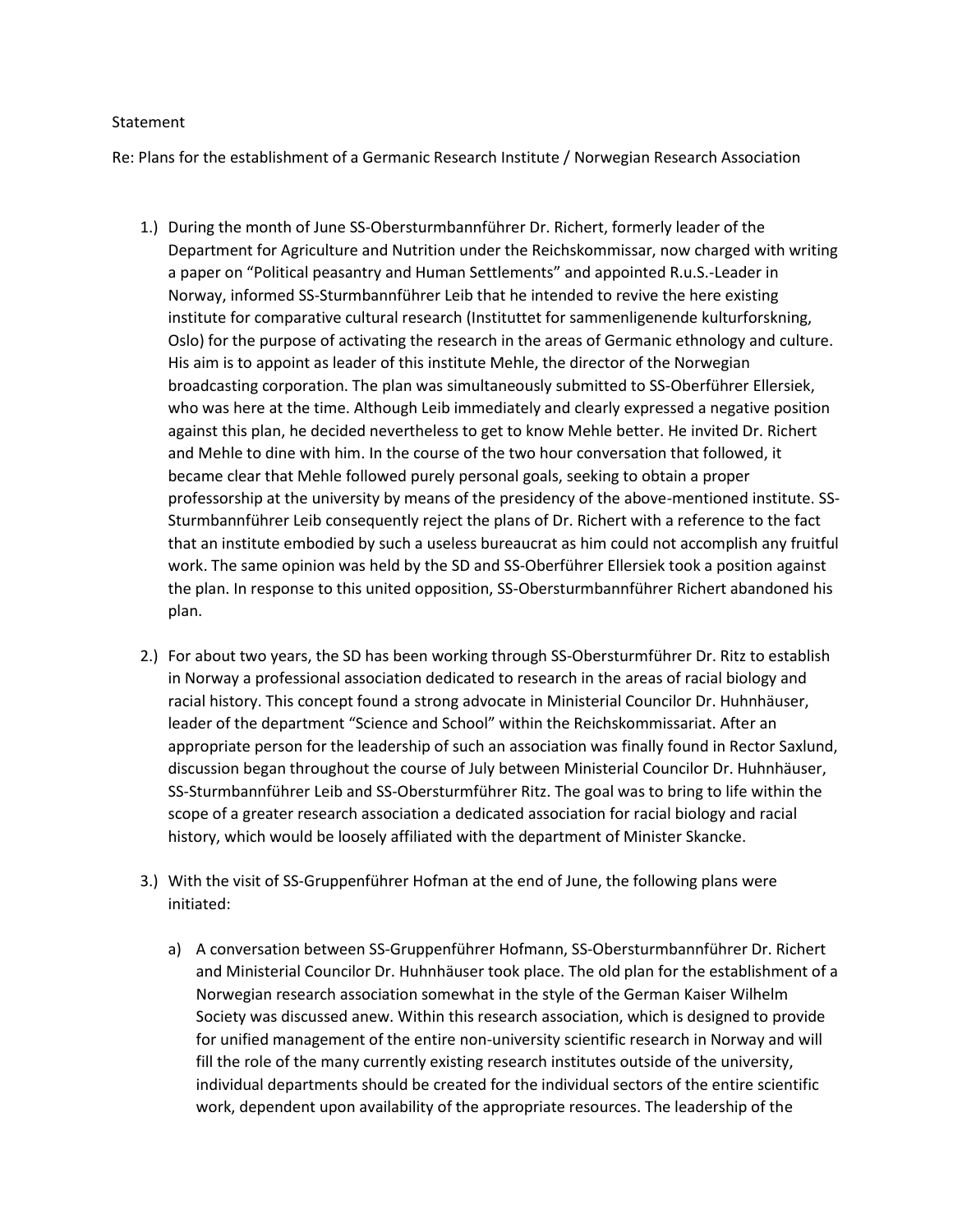research association should be a renowned Norwegian scientist, the vice-presidency should be held by a German scholar, and similarly the German influence should be ensured in all individual departments. The considerable financial resources of the currently existing to-beliquidated individual organizations should be transferred to the new research association. The sector of Racial Biology should be the first to be created, with Director Saxlund as the prospective leader. Ministerial Councilor Dr. Huhnhäuser was prompted to record the plan in the form of a white paper. The prototype should then be submitted to the Reichsführer-SS for a decision. Only after this response should the proposal be sent to the Reichskommissar with the stated position of the Norwegian Department for further action. The white paper was completed on 8/11 and sent to the SD with the request that it be passed on. Part of the paper was sent to SS-Obersturmbannführer Dr. Richert.

- b) At the same time, meetings were also held in the presence of SS-Sturmbannführer Leib in which the question of Germanic cultural research came into question many times. SS-Obersturmbannführer Richert presented SS-Gruppenführer Hofmann his far-reaching plan for the establishment of a Germanic research institute under the leadership of Dr. Richert. SS-Sturmbannführer Leib fought against this position, pointing out that it would be a mistake to start with the foundation of an institute, that one must begin with the creation of smaller work circles. In the final discussion, Dr. Richert asked SS-Gruppenführer Hofman the deciding question of whether he should bring into being at this point such an institute in Norway. SS-Gruppenführer Hofman said on the topic something along the lines of: "That must be decided by you here in Norway, I wish to keep my hands out of it. As Head of the R.u.S. Main Office I will only be involved with this institute as far as it impacts my areas of responsibility, primarily in the form of a racial biology advisor. A historian, etc., must be appointed by the "Ahnenerbe"." – Ministerial Councilor Dr. Huhnhäuser was not informed about these plans of Dr. Richert. He only became aware of them on 9/15 through SS-Hauptsturmführer Schwalm.
- 4.) As a result of the Headquarters Order from SS-Gruppenführer Berger of 8/14/1942 (Nr. 14/42), SS-Hauptsturmführer Professor Schwalm was assigned as representative of the "Ahnenerbe" to the Germanische Freiwillige Leitstelle and travelled at the end of August to Norway with SS-Obersturmführer Dr. Schneider to begin the work.
- 5.) At the beginning of September, SS-Obersturmbannführer Dr. Richert presented SS-Obergruppenführer a comprehensive white paper with the plan for establishment of a Germanic Research institute which in addition to racial biology would unite all other sectors of Germanic cultural research within itself. The institute should be under the leadership of SS-Obersturmbannführer Dr. Richert. The representative of the "Ahnenerbe" should oversee the corresponding work areas of the institute as department head. This plan was rejected outright by SS-Gruppenführer Redieß and Dr. Richert was informed in a personal discussion. The reflection period requested by SS-Obergruppenführer Redieß was used by SS-Obersturmbannführer Dr. Richert to again lay down his plans in a short paper, which he presented to SS-Obergruppenführer Redieß. In this same period, Dr. Richert traveled to Berlin.